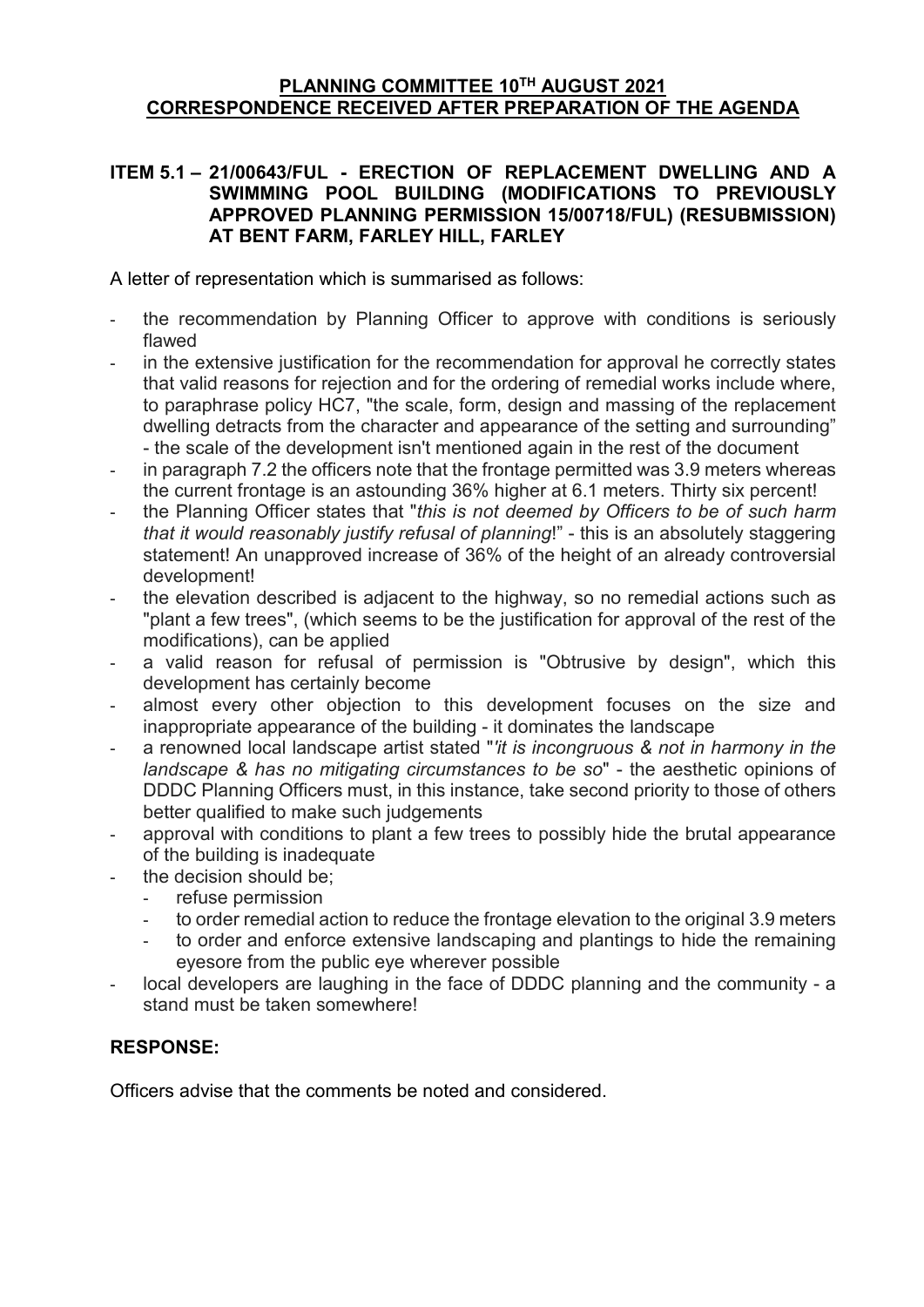**ITEM 5.2 – 20/01306/FUL - Partial demolition of existing buildings and erection of a building comprising of 47 no. apartments (C3 Use) and a ground floor retail unit (Use Class E) and associated works and change of use of ground floor of retained 30 Causeway Lane to retail (Class E) and creation of additional apartment in upper floors AT Riber View, (Former Matlock Ford Site), Causeway Lane, Matlock**

Following publication of the agenda and having reviewed the officer recommendation the following correspondence to the case officer from the applicant has been received, which advises the following:

I can confirm that I have now consulted with our Board and we are unable to procure any development in the present climate with an overage clause in the s.106 Agreement. As discussed the reasoning behind our Boards decision is that any ambiguity in a s.106 Agreement causes issues with our existing development banking facility which alters the pre-agreed terms and involves a reappraise, valuations involving costs etc. and then inevitably a much larger injection of equity on the development finance, which as a Board policy we will not proceed with.

As discussed on our phone call, the market has moved in the last 9 months with sales values increasing but also construction labour and material costs also rising at alarming rates due to demand and supply chain issues. With this in mind I noted the comments from your last email;

*"The scenarios presented by the independent viability expert indicate that a contribution of £55,000 can be viably made as it stands, however, if gross development value increases by 2.5% (which is possible) a contribution of circa £195,000 can be achieved."*

I have calculated that the £195,000 does not allow for build cost inflation which in the last year has risen somewhere between 10-15%. In a last attempt to try and agree a s.106 payment which, if consented will allow us to start construction of the scheme, I have consulted with my Board and would agree to an immediate payment on £195,000 to Derbyshire Dales prior to commencement of development. In making this offer I would like you to note that we will be taking all development risk during the 18 month construction process on build cost inflation and sales values can go down as well as up with the current unprecedented market not experiencing a recession now for over a decade.

In summary, there is no reference in the Local Plan or SPD to the requirement of an overage clause, a viability study has been carried out and agreed with your independent expert and we are prepared to make an upfront payment increase from £55,000 to £195,000 which assumes an increased gross development value of 2.5% from the original report without allowance for build cost inflation. In essence this would deliver a payment to Derbyshire Dales towards affordable housing in the shorter term, would remove the uncertainty on our side for development finance, in turn the S106 would be less complicated, the decision notice issued more promptly and work could start on site this year.

As I hope you know from working with you through the design process and taking on board your comments to evolve the scheme to the one being presented this evening, we are extremely keen to deliver this high quality development in Matlock Town to compliment the street scape along the Causeway, unfortunately this will not be possible if an overage clause is introduced in the s.106 Agreement.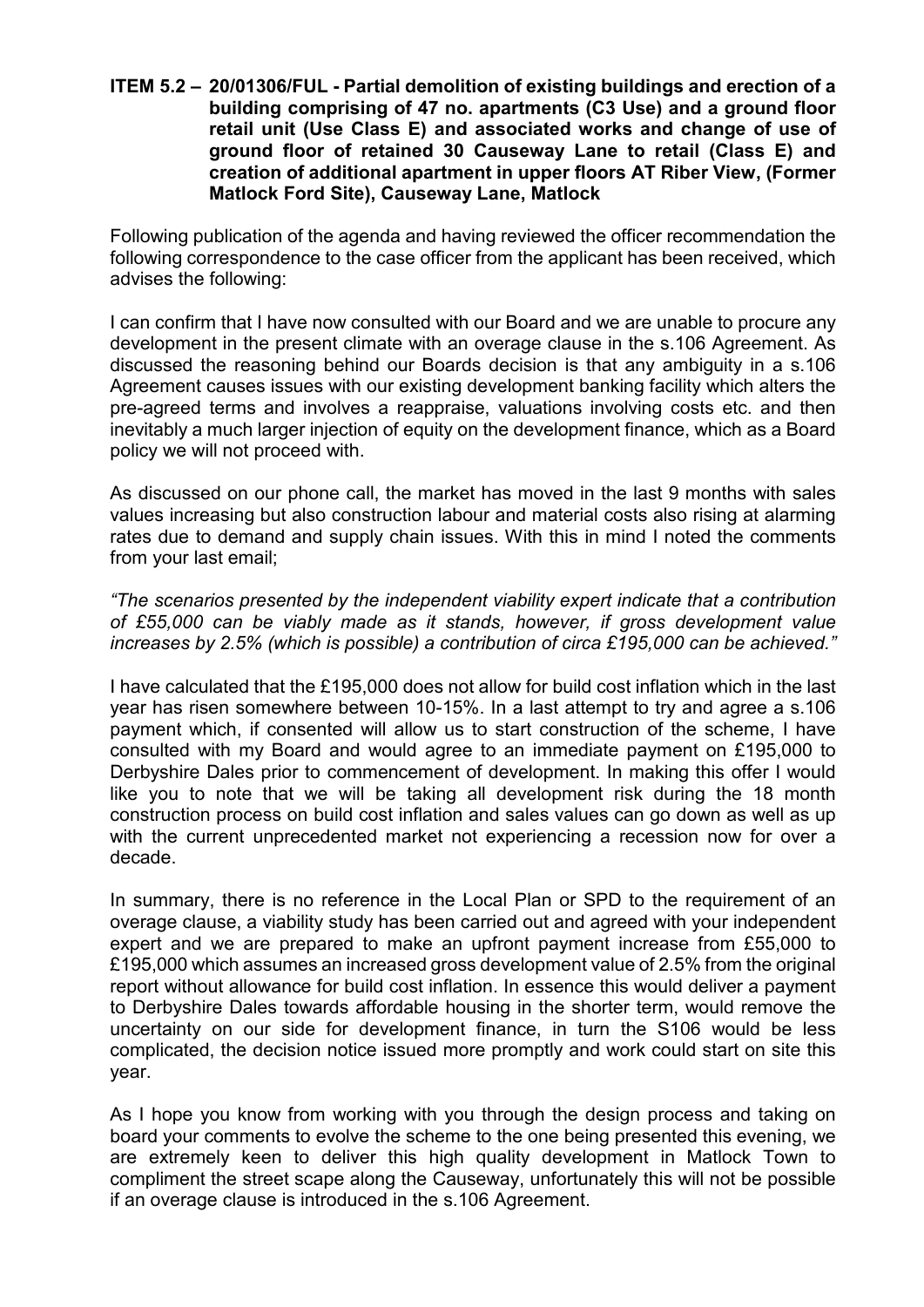## **RESPONSE:**

Officers have discussed this offer with its appointed viability expert and concluded that it is a fair and reasonable one without an overage clause, which will ensure the delivery of the development and assumes a 2.5% increase in gross development value above current value levels (where a £55,000 contribution has been assessed as being viable at this time).

It is therefore recommended, should members be minded to approve the application that it be resolved:

*That authority be delegated to the Development Manager / Principal Planning Officer to approve the development subject to the holding objection from the Environment Agency being withdrawn, appropriate conditions including those set out in the recommendations section of this report (and any additional conditions recommended by the Environment Agency) and the applicant entering into a s106 agreement to secure £195,000 towards affordable housing.*

### **ITEM 5.4 - 21/00622/FUL - ERECTION OF REPLACEMENT DWELLING HOUSE AND ASSOCIATED GARAGE AND STUDIO BUILDINGS AT KILN BANK, YOKECLIFFE LANE, WIRKSWORTH.**

One representation has been received which is summarised as follows:-

It does not feel that a proper attempt has been made to ensure that residents are fully and appropriately consulted. Notices on the two adjoining paths would have gone someway to achieving this. Concerns are raised in terms of the damage to Yokecliffe Lane by the construction traffic and conflict with the users of the footpath.

# **RESPONSE:**

A site notice was erected on Yokecliffe Lane and all neighbours within 10 metres of the site were notified which complies with the Council's guidelines.

#### The agent has requested the following in respect of condition 8 – Landscaping

We have no objection to the condition in principle however obtaining DDDC sign off within 56 days of the commencement of the development is a challenge. Subject to approval from the committee the project is due to start on site before Christmas. The condition would result in a rushed proposal to obtain sign off only for an amendment to the design to be made at a later date once the landscaping design has been properly considered.

We would request that this condition is worded to allow sign off prior to the commencement of the landscaping works. If this is not possible then as an alternatively could we request that this condition is split in two. We would be happy to sign off hard landscaping, retaining walls and identifying areas of soft landscaping within 56days but then as a separate condition at a later date sign off the details of the specifics of the planting including densities.

### **RESPONSE:**

The triggers for condition 8 can be varied as below:-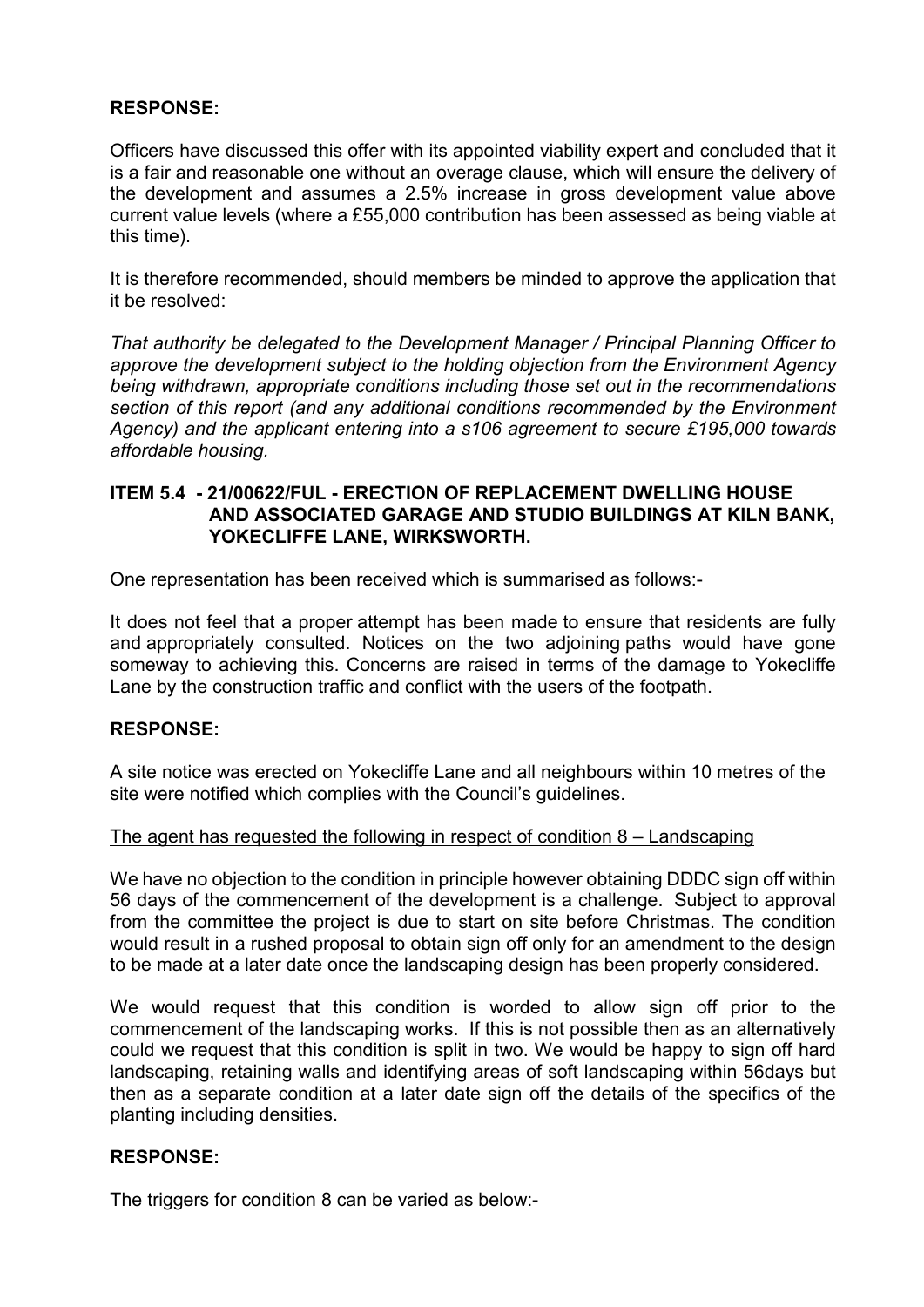8. A scheme of hard landscaping (comprising of a, b and c) shall be submitted to and approved in writing by the Local Planning Authority within 56 days of the commencement of development, the details of which shall include :-

a) means of enclosure;

b) car parking and turning area;

c) hard surfacing materials;

Prior to the commencement of any soft landscaping works the following (comprising of d and e) shall be submitted to and approved in writing by the Local Planning Authority and implemented in accordance with the approved details.

d) all plant species, planting sizes, planting densities, the number of each species to be planted and plant protection;

e) grass seed mixes and sowing rates;

# **ITEM 5.5 – 21/00341/FUL - CONVERSION OF GARAGE WITH TWO STOREY EXTENSION, SINGLE STOREY EXTENSION AND LOFT CONVERSION AT 33 INTAKES LANE, CROMFORD.**

The agent has submitted the following:-

para 2.1 - we are applying for a single-storey extension on one side and a two-storey extension on the other only. We feel the statement, as it reads, could be misinterpreted as 'two' two-storey side extension(s). It also suggests two additional bedrooms are being sought where in fact the property will remain three-bedroomed, just the layout will be different with the addition of a utility and WC. It perhaps should also state that the garage is being converted, rather than being replaced, and that the extension is to the rear of this. Finally the front is merely a canopy not an enclosed porch.

para 7.2 - the canopy is angled and not curved, in fact there are no curves in the proposals as the existing character of the architecture in this area has no curves anywhere. para 7.3 - the proposed dormer is in fact smaller than those on other properties, which also have multiple windows, presumably for multiple rooms within. The dormer here is for one room in the loft only.

para 7.4 - we would like to register our objection to the obscured glazing to the only window in the kitchen, which we feel will limit the light admittance in this room as well as confer a level of claustrophobia here. This will especially be the case having reduced the front window adjacent the main entrance. Of course we understand that in moving the external store over the front window we are in fact losing a window, but we feel obscuring the only remaining window is a compromise too far. The narrow slot window of the proposal, we feel, goes some way to improving on the existing situation where the side porch has a full-height double glass doorway. In extending backwards we will effectively be reducing the amount view of the neighbour's garden by more than two thirds in our estimations. We attach photographs and representations of the changes sketched over for your information and ask whether these can be issued to the committee members for their understanding of the situation?

para 7.5 - the narrow sections to the angled windows at lower ground floor have been incorrectly represented in plan as windows, which was not intentional. These will be solid openable panels to allow ventilation only and allow emergency egress where large-format fixed glazing cannot.